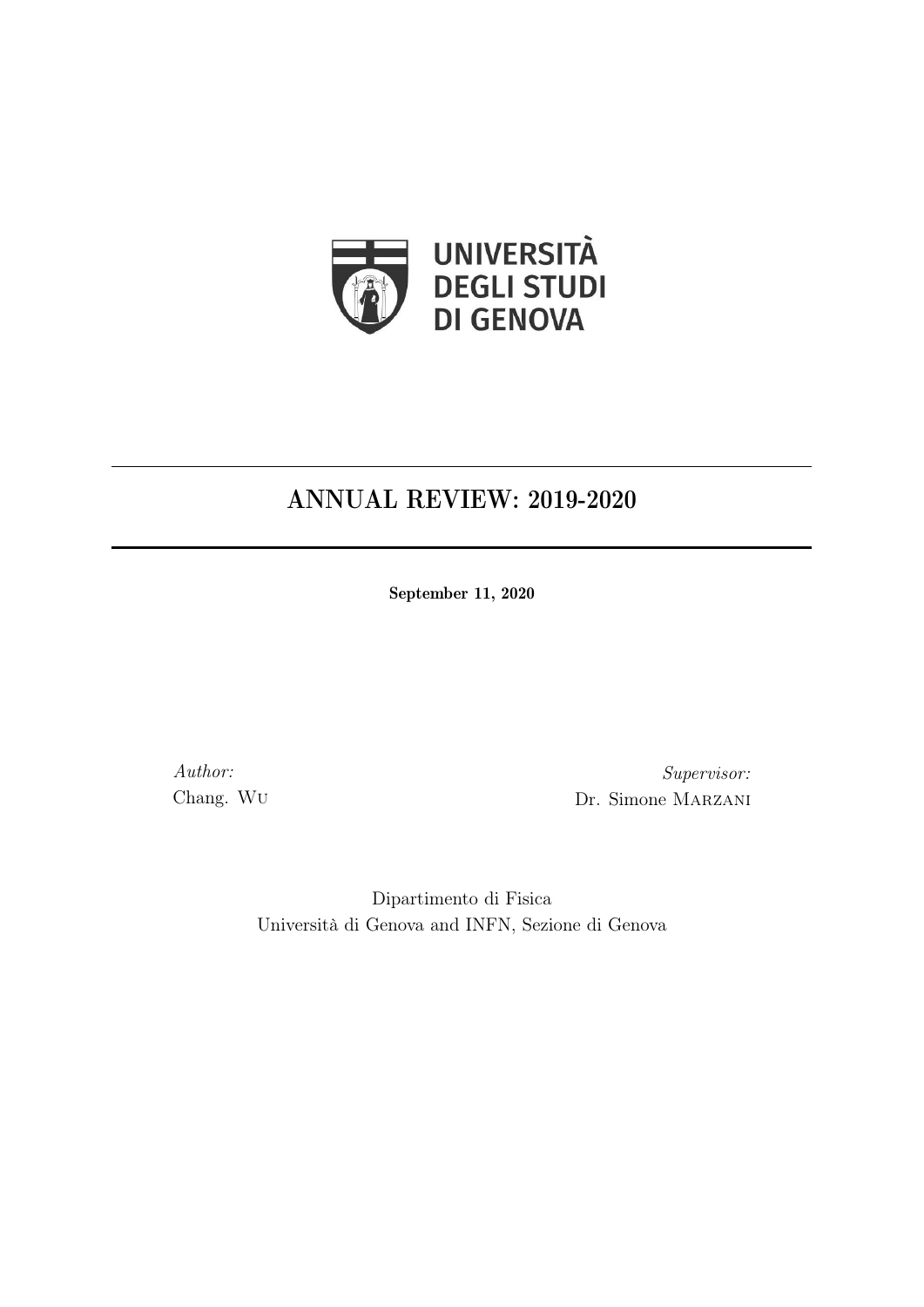### **Research activity**

Much of my work, during the last three year of my PhD studies has centered around exploring novel approachs to probe colour flow and soft substructure of jets, which is beyond the traditional borders of Perturbative Quantum Chromodynamics (pQCD), namely globalness and infrared & collinear(IRC) safety.

During our last project<sup>[\[I\]](#page-2-0)</sup>, I have introduced infra-red and collinear safe projections of jet pull and performed their resummation. The theoretical understanding of these observables led us to the introduction of novel azimuthal asymmetry distributions that measure the radiation pattern by looking at the difference between the jet pull vector pointing towards and away from the other jet of interest. As expected, these asymmetries essentially depend on soft radiation, while collinear contributions cancel out, similar to [\[1\]](#page-3-0). Due to their sensitivity to wide-angle soft radiation, these asymmetries could play an important role in assessing subleading colour correlations. Moreover, the definition of the asymmetries essentially introduces a new boundary in phase-space which renders the all-order structure of these observables richer.

More information about my research during the last year are listed below, which can divided into three parts:

• Azimutal Asymmetry

Right after my last year's report, I finished the NLL predictions for the safe projection of pull, for the process  $q\bar{q} \rightarrow H(b\bar{b}) Z(l^+l^-)$ , at both parton and hadron level. we found that both the pull magnitude and our novel safe projections agreed with the Monte Carlo results. Furthermore, I have also performed the Monte-Carlo study of these distributions for the colour singlet decay  $H \rightarrow b\bar{b}$ . In order to emphasise these features, we have defined the (pull) asymmetry distributions and performed a fixed-order calculation. We dound that the asymmetries are sensitive to odd powers of the jet radius, in the small-R expansion. The above studies have resulted into a publication in  $JHEP^{[I]}$  $JHEP^{[I]}$  $JHEP^{[I]}$ .

The global part of pull asymmetries have been resummed up to NLL accuracy. However, because of their sensitivity to soft radiation, the leading non-trivial contribution of pull asymmetry starts from NLL accuracy, thus the non-global logarithms (NGLs) need to be resummed to provide accurate predictions. For higher logarithm accuracy the two-loop soft function is needed, similar to the calculation of hemisphere soft function [\[2\]](#page-3-1).

• Resummation of Non-Global Logarithms

The resummation of non-glonal logarithms an be achieved by solving a non-linear evolution equation. Therefore, I have concentrated my research on a novel approach to solving differential equations using artificial neural networks, which was proposed in [\[3\]](#page-3-2). This method can dramatically speed up needed theory calculations and I am applying it to solve the BMS equation in order to resum leading NGLs.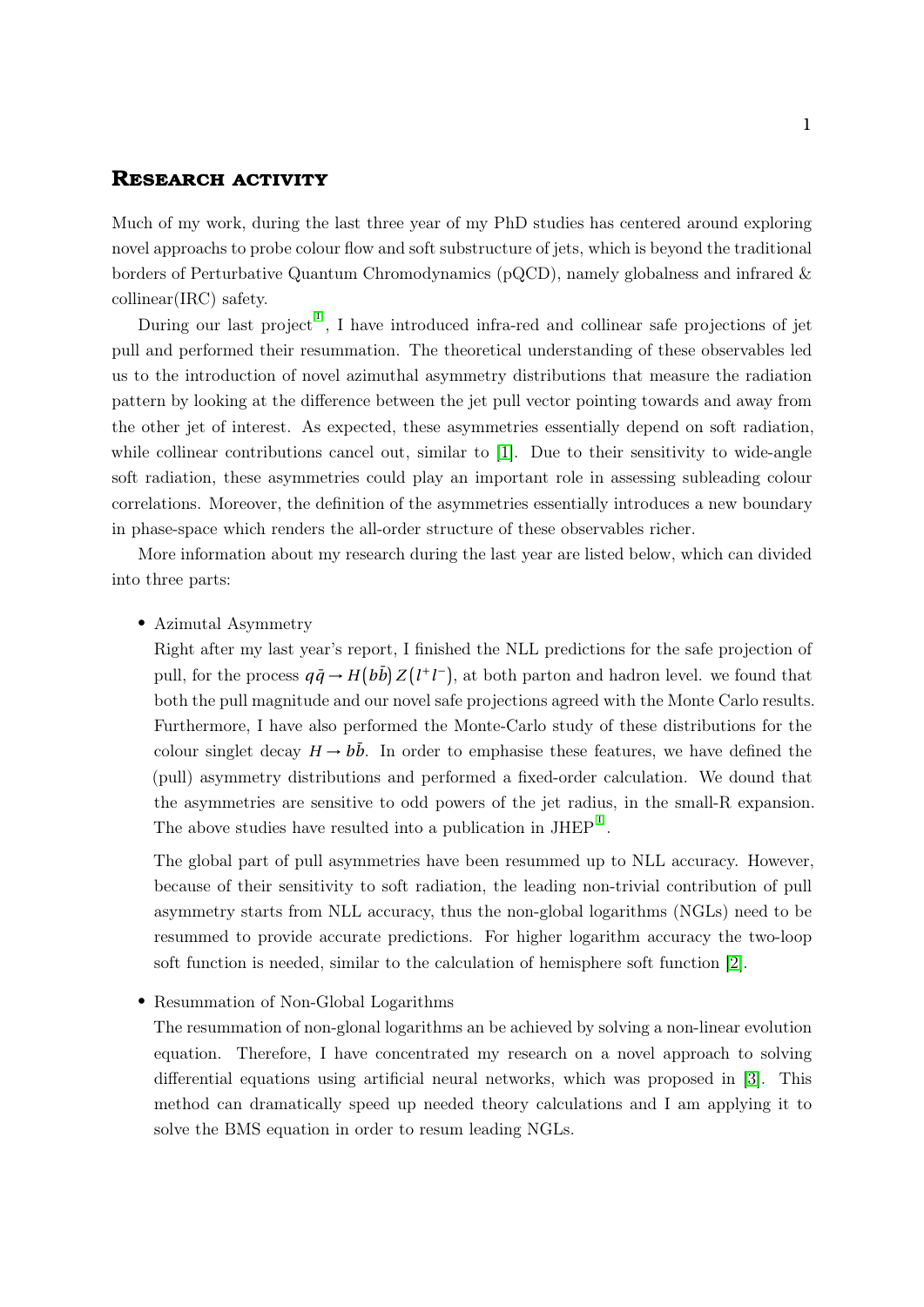During the end of last November, I have visited Durham, UK in order to collaborate with Prof. Michael Spannowsky. With his help, I have build the differential equation solver with both Numpy and PyTorch. In particular, the calculation can be further simplified with the symmetry of the BMS equation [\[4\]](#page-3-3). Then I have performed the calculation with my code for both the fixed-order and dressed-gluon approximation [\[5\]](#page-3-4) from the expansion of BMS equation, which the result agree with both of them very well [\[5,](#page-3-4) [6\]](#page-3-5), and now we are trying to achieve higher order results (up to 8-loops). Furthermore, inspired by the dressed-gluon approximation [\[7\]](#page-3-6), I have also improved the fixed-order perturbative convergence via the Borel resummation.

• Soft evolution with full colour

However, the BMS equation only include leading color accuracy [\[8\]](#page-3-7). For the evolution equation with the subleading color effects [\[9\]](#page-3-8), the full solution is still under development. Therefore a novel approach for the resummation with full color is important. Applying this method to study the effect of colour correlations in observables like the pull asymmetry would be interesting.

Recently, I was awarded the MCnet fellowship, for working with Prof Steffen Schumann's group in Göttingen. The purpose of this fellowship is to perform the resummation of the recently introduced pull asymmetries and implement it into a numerical code that can be used for phenomenology. Furthermore, I have accepted an offer for a postdoc position at Technion - Israel Institute of Technology, which will start in Jan 2021.

### **Conferences and Summer Schools**

- Jul 2020 International Workshop on Boosted Object Phenomenology, Hamburg (Online) Video-poster: Calculation for NGLs with Neural Networks
- Jun 2020 MCnet Machine Learning School, Lund (Online)
- Dec 2019 Milan Christmas Meeting 2019, Milano Talk: Probing Colour Flow with Jet Pull

### **Publications**

- <span id="page-2-0"></span>[I] A. J. Larkoski, S. Marzani and C. Wu, "Safe Use of Jet Pull," doi:10.1007/JHEP01(2020)104 [arXiv:1911.05090 [hep-ph]].
- [II] S. Marzani, M . Spannowsky and C. Wu, "Resummation of Non-Global Logarithms with neural network," in preparation.
- [III] A. J. Larkoski, S. Marzani and C. Wu, "Azimutal Asymmetry," in preparation.